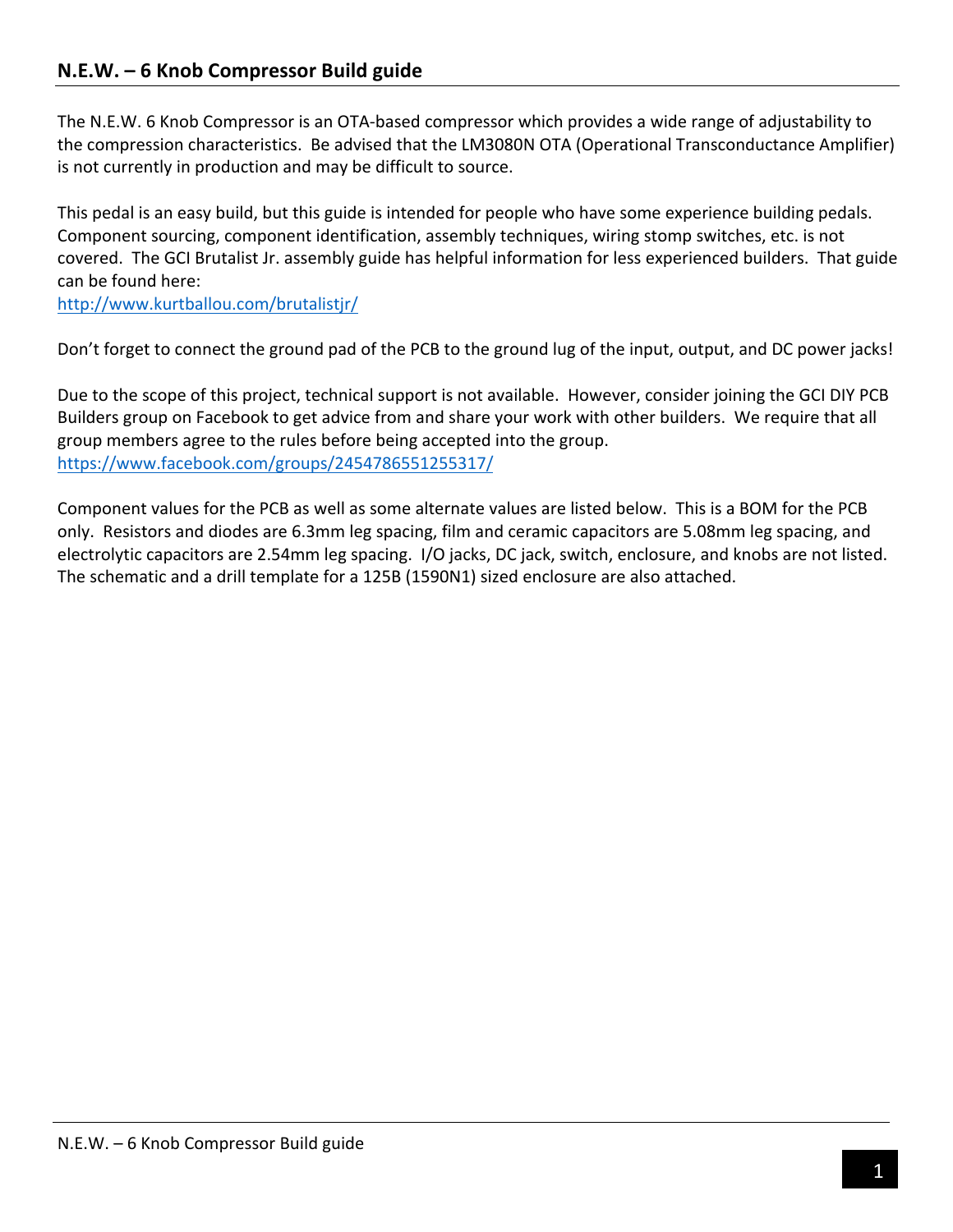| Part             | Value            | <b>Device</b> | Package        | <b>Description</b>    |
|------------------|------------------|---------------|----------------|-----------------------|
| R1               | 10M              | 6MM.3         | R0207/3        | 6mm Resistors         |
| R <sub>2</sub>   | 4.7k             | 6MM.3         | R0207/3        | 6mm Resistors         |
| R <sub>3</sub>   | 100k             | 6MM.3         | R0207/3        | 6mm Resistors         |
| R4               | 100R             | 6MM.3         | R0207/3        | 6mm Resistors         |
| R <sub>5</sub>   | 10k              | 6MM.3         | R0207/3        | 6mm Resistors         |
| R <sub>6</sub>   | 1k               | 6MM.3         | R0207/3        | 6mm Resistors         |
| R7               | 10k              | 6MM.3         | R0207/3        | 6mm Resistors         |
| R <sub>9</sub>   | 10k              | 6MM.3         | R0207/3        | 6mm Resistors         |
| R <sub>10</sub>  | 1k               | 6MM.3         | R0207/3        | 6mm Resistors         |
| R11              | 220R             | 6MM.3         | R0207/3        | 6mm Resistors         |
| R <sub>12</sub>  | 1M               | 6MM.3         | R0207/3        | 6mm Resistors         |
| R <sub>13</sub>  | 1k               | 6MM.3         | R0207/3        | 6mm Resistors         |
| R14              | 390R             | 6MM.3         | R0207/3        | 6mm Resistors         |
| R <sub>15</sub>  | 150R             | 6MM.3         | R0207/3        | 6mm Resistors         |
| R <sub>16</sub>  | 1 <sup>k</sup>   | 6MM.3         | R0207/3        | 6mm Resistors         |
| D <sub>1</sub>   | 1n4148           | DO35.3        | DO35-3         | DO-35 Package         |
| D <sub>2</sub>   | 1n4148           | DO35.3        | DO35-3         | DO-35 Package         |
| D <sub>3</sub>   | 1n4148           | DO35.3        | DO35-3         | DO-35 Package         |
| C1               | 100 <sub>n</sub> | 072X0252      | 072X025        | 1000pF - 0.47uF       |
| C <sub>2</sub>   | 100p             | 072X0252      | 072X025        | 1000pF - 0.47uF       |
| C <sub>3</sub>   | 1 <sub>u</sub>   | 072X0352      | 072X035        | $0.15 - 1.0$ uF;      |
| C4               | 1u               | 072X0352      | 072X035        | $0.15 - 1.0$ uF;      |
| C <sub>5</sub>   | 1u               | 072X0352      | 072X035        | $0.15 - 1.0$ uF;      |
| C <sub>6</sub>   | 100u             | 501           | 050_020_1      | $0.22 - 100$ uF       |
| IC <sub>1</sub>  | <b>TL072P</b>    | <b>TL072P</b> | DIL08          | OP AMP                |
| IC <sub>2</sub>  | LM3080N          | LM3080N       | DIL08          | OP AMP                |
| IC <sub>3</sub>  | <b>TL072P</b>    | <b>TL072P</b> | DIL08          | OP AMP                |
| REG1             | LM317            | LM317STANDING | TO220-STANDING | Regulator             |
| Q1               | 2N3906-          | 2N3906-       | TO92-          | <b>PNP Transistor</b> |
| RATIO            | 1MA              | POT16MM       | 16MM           | Potentiometers        |
| <b>ATTACK</b>    | 100kB            | POT16MM       | 16MM           | Potentiometers        |
| RELEASE          | 1MB              | POT16MM       | 16MM           | Potentiometers        |
| <b>THRESHOLD</b> | 1MB              | POT16MM       | 16MM           | Potentiometers        |
| GAIN             | 100kA            | POT16MM       | 16MM           | Potentiometers        |
| VOLUME           | 100kA            | POT16MM       | 16MM           | Potentiometers        |
| V                |                  | PAD           | SQUARE         | PAD                   |
| G                |                  | PAD           | SQUARE         | PAD                   |
| $\mathbf{I}$     |                  | PAD           | SQUARE         | PAD                   |
| L+               |                  | PAD           | SQUARE         | PAD                   |
| Ŀ                |                  | PAD           | SQUARE         | PAD                   |
| 0                |                  | PAD           | SQUARE         | PAD                   |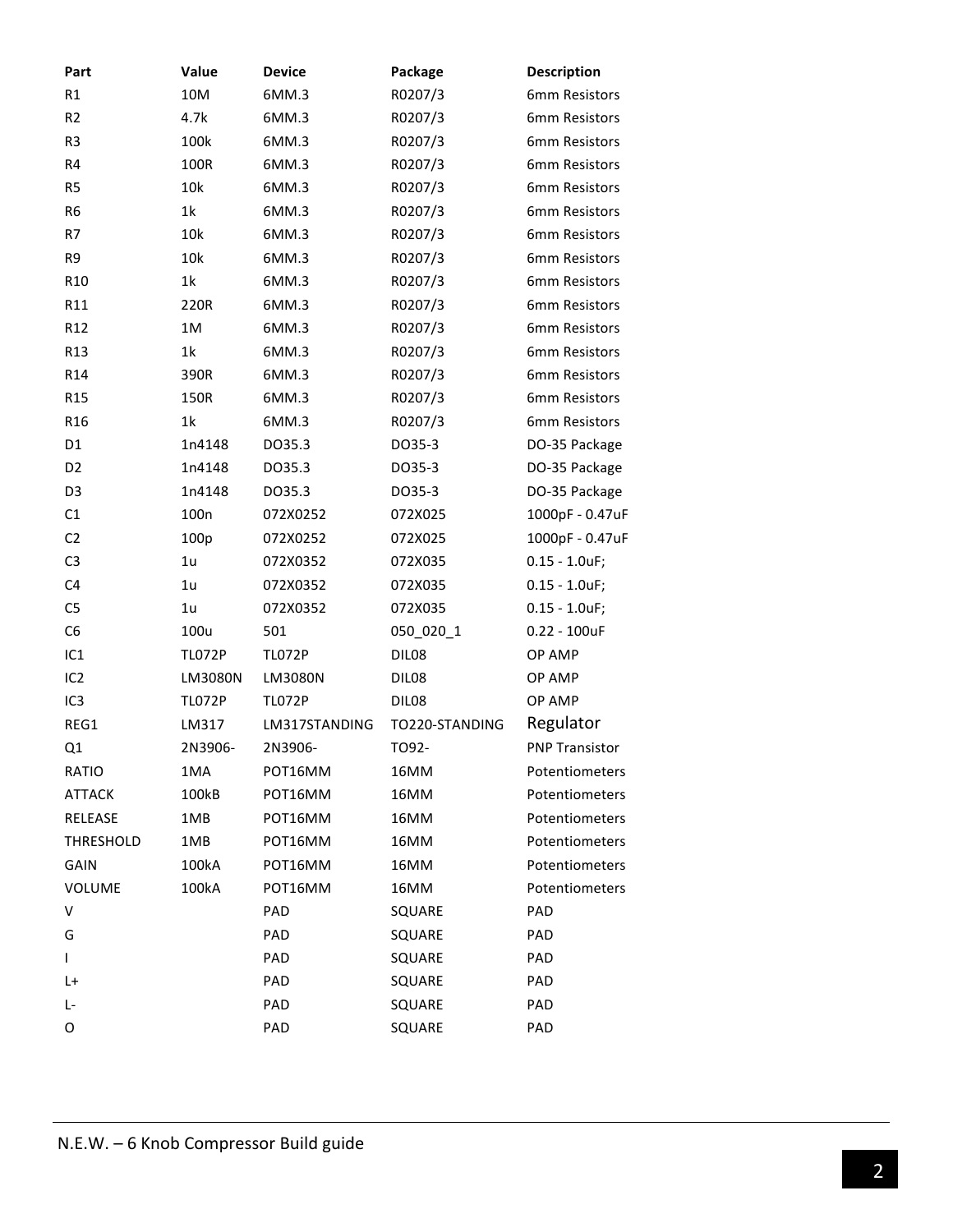